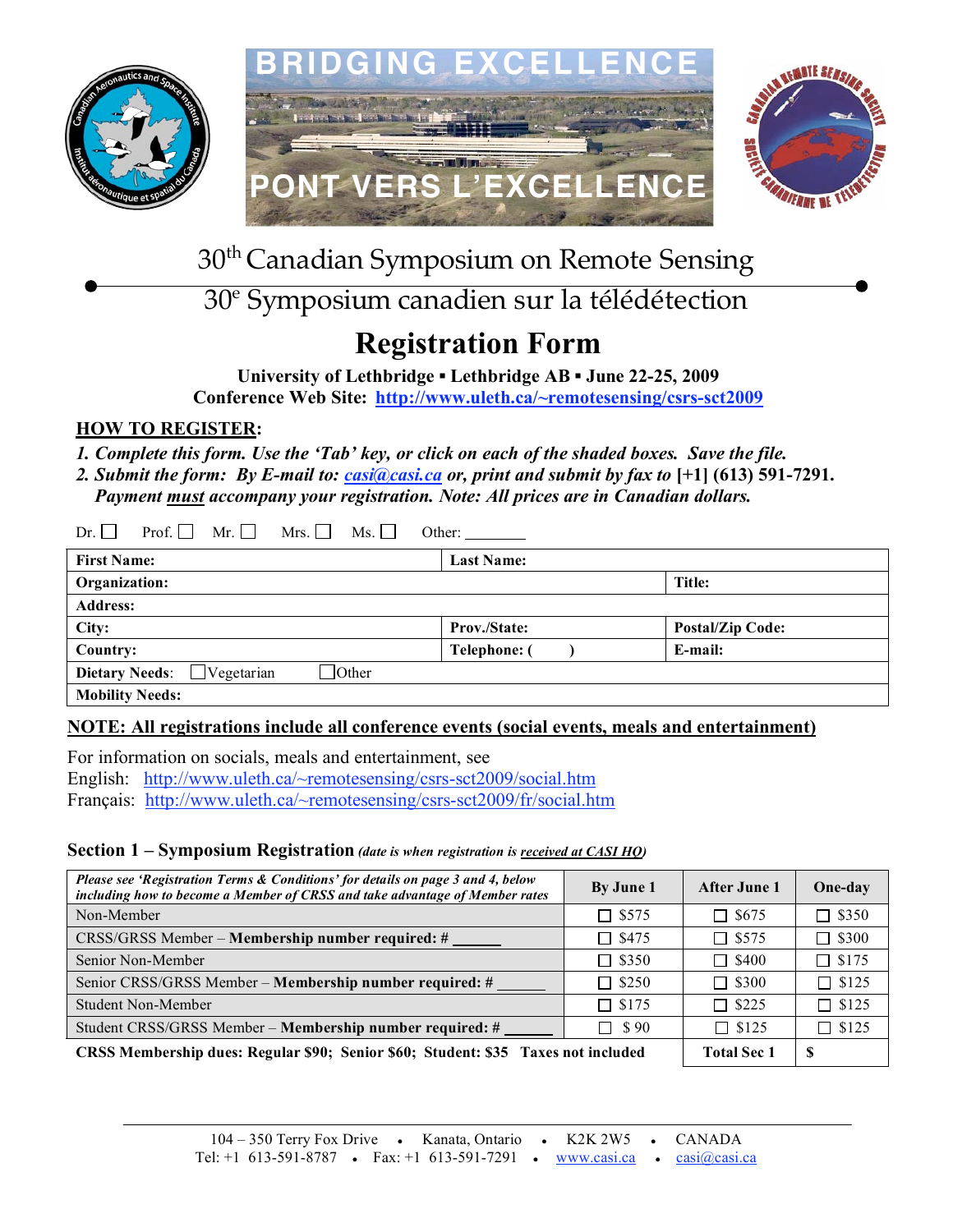



| Please see Registration Terms & Conditions for details about what is included with your registration | <b>Quantity</b> | Price                        | <b>Total</b> |
|------------------------------------------------------------------------------------------------------|-----------------|------------------------------|--------------|
| Summer Solstice Sizzler (Icebreaker) Reception – Monday, June 22                                     |                 | $\frac{\text{S}}{\text{20}}$ |              |
| Gold Medal Banquet – Wednesday, June 24                                                              |                 | \$75                         |              |
|                                                                                                      |                 | Total Sec 2   \$             |              |

## **Section 3 – Workshops: Lidar, Radar, Hazards, SpecNET**

| Details at: http://www.uleth.ca/~remotesensing/csrs-sct2009/workshop.htm | <b>Quantity</b> | Price       | <b>Total</b> |
|--------------------------------------------------------------------------|-----------------|-------------|--------------|
| Full Day Workshop – Monday, June 22. Regular rate:                       |                 | \$ 125      |              |
| Full Day Workshop – Monday, June 22. Student rate:                       |                 | \$50        |              |
|                                                                          |                 | Total Sec 3 |              |

| <b>TOTALS</b>                                                                                         |                                |  |
|-------------------------------------------------------------------------------------------------------|--------------------------------|--|
| Section 1 - Symposium Registration (includes all conference events: socials, meals and entertainment) |                                |  |
| <b>Section 2 - Extra Meal Tickets</b>                                                                 |                                |  |
| <b>Section 3 - Workshops</b>                                                                          |                                |  |
|                                                                                                       | Sub-total                      |  |
| Tax:                                                                                                  | <b>G.S.T.</b> ( <i>Add</i> 5%) |  |
|                                                                                                       | <b>TOTAL DUE</b>               |  |

## **Payment Information**

| Payment Method | $Card \#$ | <b>Expiry</b> | <b>Name on Card</b> |
|----------------|-----------|---------------|---------------------|
| Visa           |           |               |                     |
| MasterCard     |           |               |                     |
| Amex           |           |               |                     |

- *Each* Symposium participant must fill out a separate Registration Form.
- Payment by credit card, cheque or money order *must* accompany your registration. Cash accepted on-site **only**, with registration. Post-dated cheques will not be accepted.
- All payments must be made in *Canadian dollars*.

#### **Section 4 - Additional Information**

Please include here any additional information you would like us to be aware of, such as mobility, dietary or health concerns.

 $\mathcal{L}_\mathcal{L} = \{ \mathcal{L}_\mathcal{L} = \{ \mathcal{L}_\mathcal{L} = \{ \mathcal{L}_\mathcal{L} = \{ \mathcal{L}_\mathcal{L} = \{ \mathcal{L}_\mathcal{L} = \{ \mathcal{L}_\mathcal{L} = \{ \mathcal{L}_\mathcal{L} = \{ \mathcal{L}_\mathcal{L} = \{ \mathcal{L}_\mathcal{L} = \{ \mathcal{L}_\mathcal{L} = \{ \mathcal{L}_\mathcal{L} = \{ \mathcal{L}_\mathcal{L} = \{ \mathcal{L}_\mathcal{L} = \{ \mathcal{L}_\mathcal{$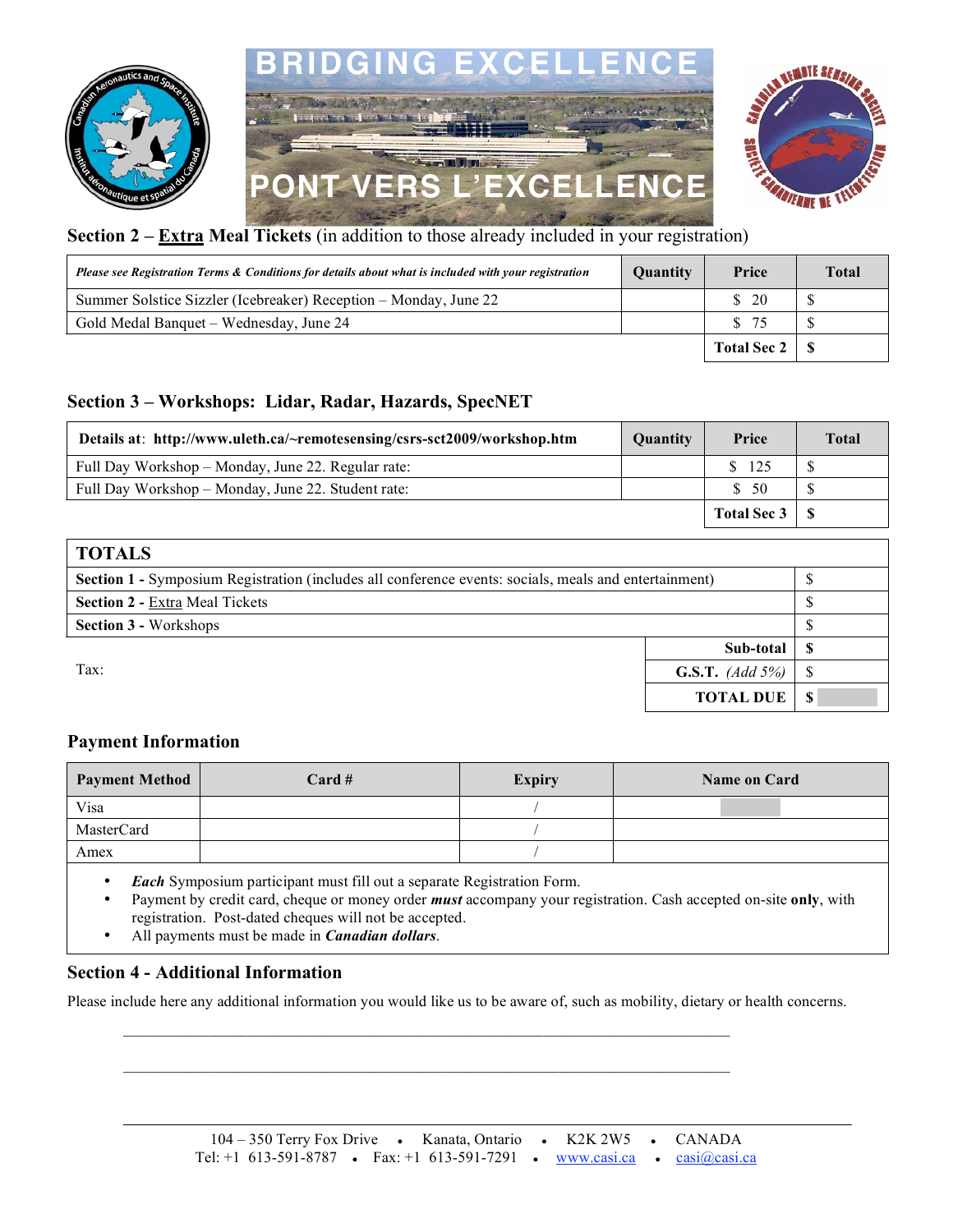







# **Registration Terms and Conditions**

### **CRSS/CASI Members**

- To qualify for Member registration fees you **must** provide your CRSS/CASI Membership Number on the Registration Form, and your CRSS/CASI Membership must be in good standing. Through the CRSS MOU with IEEE GRSS, members of GRSS receive the Conference Member rate.
- Included with your **Full** Registration:
	- o Coffee breaks, the Summer Solstice Sizzler (Icebreaker) Reception (Monday), the Industry Sponsored Dinner (Tuesday evening), the Gold Medal Banquet (Wednesday evening), and the Luncheons.
	- o Delegate kit and access to Conference documents, e.g. proceedings (download via secure web site).
- Included with your **One-Day** Registration:
	- o Coffee breaks, and all social events for that day, e.g. Luncheon (as applicable), Summer Solstice Sizzler (Icebreaker) Reception (Monday), or Industry Sponsored Dinner (Tuesday evening), or Gold Medal Banquet (Wednesday evening).
	- o Delegate kit and access to Conference documents, e.g. proceedings (download via secure web site).

### **Non-Members**

- Registering as a non-Member entitles you to apply for a **complimentary CRSS/CASI Membership** for the period July 1 to December 31, 2009. Details on membership, as well as *Membership Application Forms* and *Benefits of Membership* may be found on our website www.casi.ca. For your convenience, Membership Forms are also available on the Conference web site.
- Membership applications, which reference your Symposium 2009 registration, are valid for 2009 only. Kindly submit your completed CRSS/CASI Membership Application when you register for the conference.
- Included with your **Full** Registration:
	- o Coffee breaks, the Summer Solstice Sizzler (Icebreaker) Reception (Monday), the Industry Sponsored Dinner (Tuesday evening), the Gold Medal Banquet (Wednesday evening), and the Luncheons.
	- o Delegate kit and access to Conference documents, e.g. proceedings (download via secure web site).
- Included with your **One-Day** Registration:
	- o Coffee breaks, and all social events for that day, e.g. Luncheon (as applicable), Summer Solstice Sizzler (Icebreaker) Reception (Monday), or Industry Sponsored Dinner (Tuesday evening), or Gold Medal Banquet (Wednesday evening).
	- o Delegate kit and access to Conference documents, e.g. proceedings (download via secure web site).

#### **Seniors**

- You must be 65 years old and over, or 55 years old and over AND **fully** retired.
- Included with your **Full or One-Day** registration:
	- o Coffee breaks and all conference events: socials, meals and entertainment.
	- o Delegate kit and access to Conference documents, e.g. proceedings (download via secure web site).

#### **Students**

- You will be asked to present your valid Student ID when you register at the Symposium.
- Included with your **Full or One-Day** registration:
	- o Coffee breaks and all conference events: socials, meals and entertainment.
	- Delegate kit and access to Conference documents, e.g. proceedings (download via secure web site).
- **VOLUNTEERS** Students may volunteer to assist with the Symposium in return for complimentary registration. CRSS/CASI Student Members have first choice of these openings that are limited in number. **Contact the 2009 Conference Chair (see Conference Web Site) for more info!**